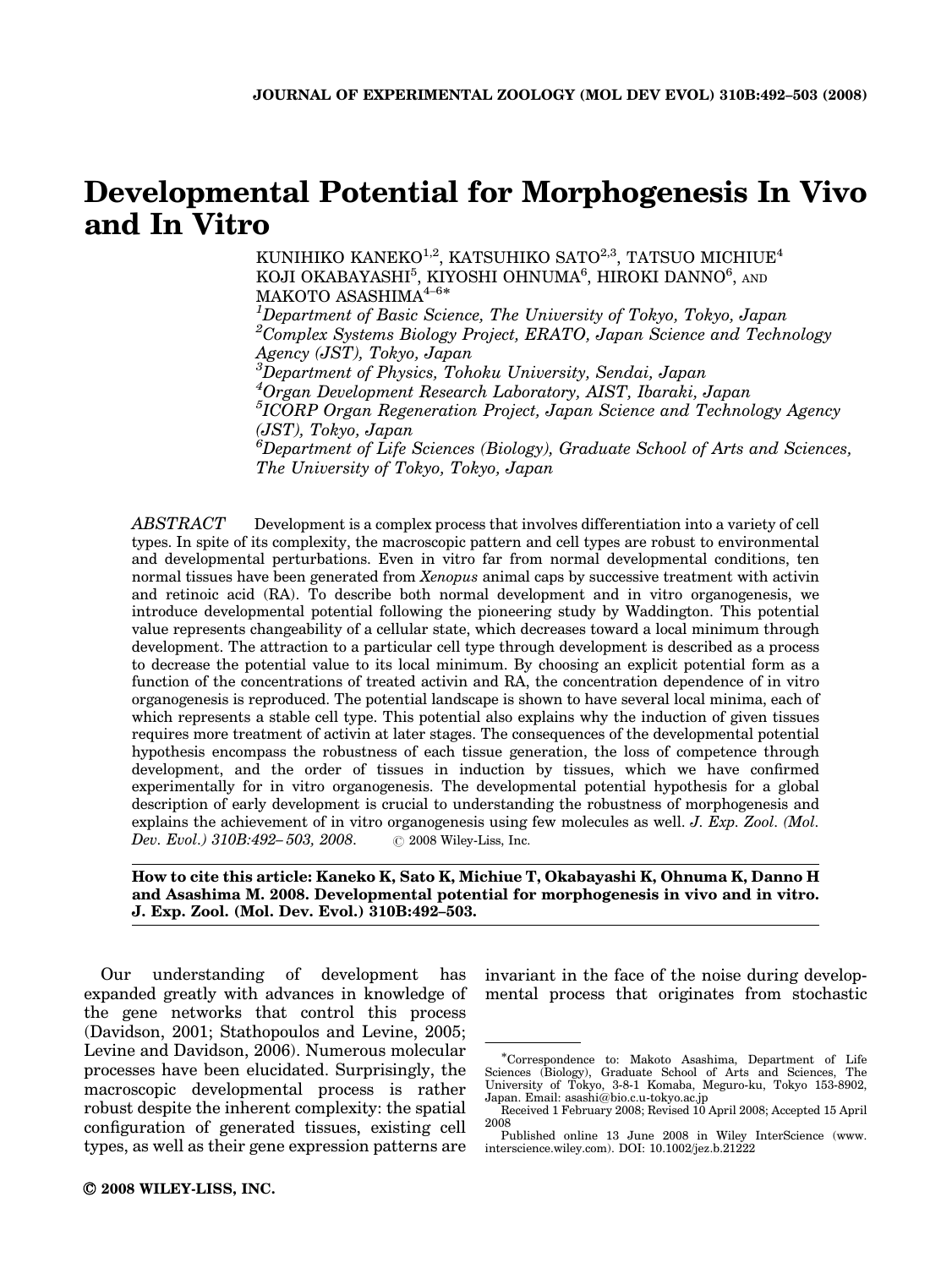gene expression linked to intra-cellular reactions and environmental fluctuations (Waddington, '42, '57, '66; Nijhout, 2002; Forgacs and Newman, 2005; Kaneko, 2006). The reason why complex morphogenesis at the macroscopic level is so robust remains to be elucidated.

In discussing the differentiation and the robustness of different cell types, Waddington ('42, '57, '66) introduced the concept of canalization. A given cell state is the consequence of gene expression dynamics. The determination of a particular cell state reflects orientation toward a given gene expression pattern that corresponds to the cell type. Accordingly, the developmental process can be described schematically by the locus of a ball falling down an epigenetic landscape (Fig. 1), in which the axis represents deviation (in gene expression pattern) from the given cell type. According to the scheme of Waddington, the ball approaches a local minimum of the landscape, which describes differentiation to the cell type. Even if perturbed, the ball is attracted to the original minimum, which explains the robustness of the cellular state. The landscape shows canalization through development, such that novel minima appear successively, as shown in Figure 1. Several attracting states are generated in time, each of which corresponds to a differentiated cell type. Although this epigenetic landscape with canalization clearly explains both the differentiation and the robustness of each cell type, it is not yet clear how this epigenetic landscape can be explicitly determined in terms of controlled experiments. Furthermore, neither the meaning of the spatial axis in Figure 1 nor the number of



Fig. 1. Schematic diagram of Waddington's epigenetic landscape. In this scheme, canalization of the potential landscape leads to cell differentiation. Adapted from Waddington ('57).

dimensions of the landscape required for the description of embryogenesis is known so far.

The choice of specific axes in development is an important topic in morphogenesis research. The body plan of the embryo consists of the dorsoventral, the anterior–posterior, and the left-hand axes. Following the classic discovery of the organizer by Spemann and Mangold ('24), phenomenological models to describe morphogenesis along spatial axes have been proposed. Among these models, there is the pioneering study of Yamada ('39, '40, '58), who first introduced the idea of potential to describe cell plasticity, based on his transplantation experiments. From the ordering of the potential values along the spatial axes, he presumed the existence of two types of hypothetical chemical gradient in the early embryo, one for the dorso-ventral axis and the other for the anterior–posterior axis (Yamada, '58). He also proposed that each tissue of the early embryo is induced according to these two gradients. The theory put forward by Yamada was further developed by Toivonen and Saxen ('61), such that the gradients were explicitly assigned to the factors of Mesdermagenz and Neuralagenz. These gradients were later adopted by Wolpert ('69) in his positional information theory.

Yamada and Toivonen described the ordering of tissues along the axes as a result of chemical gradients. Considering the macroscopic robustness of development, the tissues organized along these axes should be attracting states, such as those in Waddington's valleys. However, neither a relationship between these spatial axes in development and that in Waddington's landscape nor a dynamical process that attracts to each tissue has been elucidated to date.

Considering the attraction of cells into the local minima of the potential, it becomes apparent that tissues can be generated in vitro under artificial conditions. If normal tissues are generated by a condition far from in vivo condition, it gives a strong support for robustness in development. In this study, we refer to experiments carried out by our group (Asashima et al., '89, '90; Nakano et al., '90; Ariizumi et al., '91, 2003; Moriya et al., '93, 2000; Okabayashi and Asashima, 2003). We used a mass of ectodermal cells of the amphibian blastula, termed as the ''animal cap,'' which has pluripotency. Activin was identified as a potent inducer for all types of typical mesodermal tissues, as confirmed using the animal cap assay (Asashima et al., '89, '90); nodal is known to have a similar effect. Activin (or nodal) induces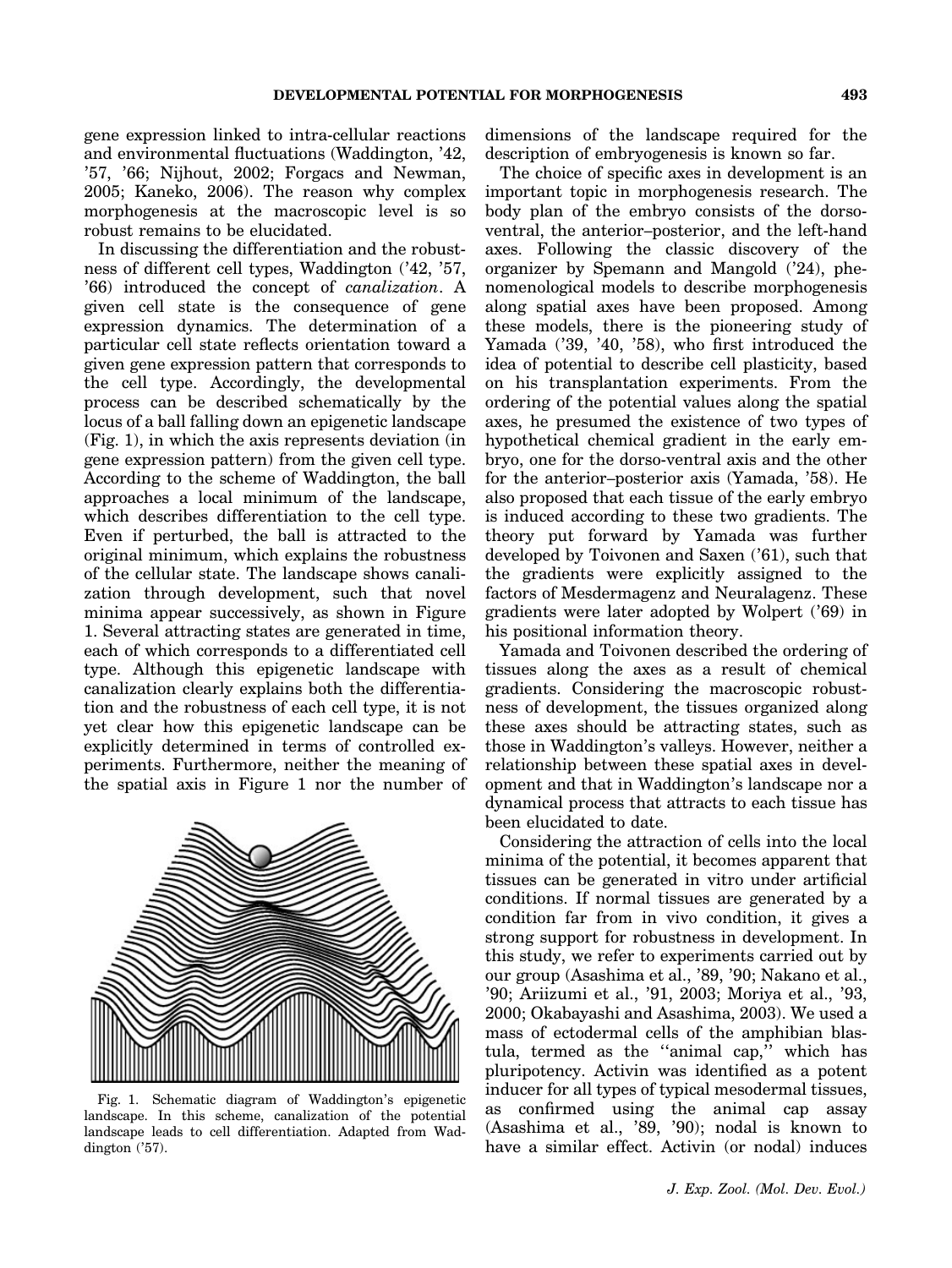mesodermal tissues in a concentration-dependent manner (Nakano et al., '90; Ariizumi et al., '91). Under in vitro culture conditions, intact animal caps are formed from atypical epidermis within a few days. Following treatment with 0.3–1.0 ng/mL activin, animal caps differentiate into ventral mesodermal cells and tissues, such as blood cells, coelomic epithelium, and mesenchymal cells. Treatment of animal caps with 5–10 ng/mL activin results in differentiation into muscle, whereas treatment with 50–100 ng/mL activin induces animal caps to differentiate into notochord (the most-dorsal mesodermal tissue) and anterior endodermal tissue (Asashima et al., '90; Ariizumi et al., '91; Okabayashi and Asashima, 2003).

This ordering of generated tissues is also observed by increasing the duration of activin treatment, rather than increasing the concentration of activin. In approximate terms, the effect of activin treatment is a function of concentration multiplied by duration time, over certain ranges of time and concentration. Importance of both the concentration and the duration of exposure of morphogen was theoretically discussed by Meinhardt ('78).

A series of studies has established various induction methods for the generation of organspecific tissues from animal caps. For example, following 5 hr of treatment of dissociated Xenopus animal cap cells (approximately 1,000 cells in total) with 100 ng/mL activin, re-aggregated cells differentiate into autonomously beating cardiac tissues within a few days (Ariizumi et al., 2003). Kidney tissues, such as pronephric tubules and ducts, are formed in animal caps by simultaneous treatment with 10 ng/mL activin and  $10^{-4}$  M retinoic acid (RA) (Ariizumi et al., 2003). Treatment with 100–400 ng/mL activin and culturing for 5 hr, followed by treatment with  $10^{-4}$  M RA, result in the regeneration of pancreatic tissues (Moriya et al., '93). In the Xenopus embryo RA is distributed in a concentration gradient along the antero-posterior axis. This method of induction of pancreatic tissues (posterior endodermal tissue) demonstrates that the anterior endodermal tissue induced by high concentrations of activin is posteriorized by RA.

To sum up a series of experiments, more than a dozen tissues have been regenerated, simply by changing the concentrations of activin (or nodal) and RA used to treat pluripotent amphibian cells. These tissues have been generated in a manner that relies on the addition of different concentrations of activin and RA, as summarized in the

phase diagram displayed in Figure 2. The ordering of tissue generation in relation to increases in the concentration of imposed activin corresponds approximately to the animal–vegetal axis and is correlated with the dorso-ventral axis, although the correspondence of this ''activin axis'' with the dorso-ventral axis is not necessarily monotonic. On the other hand, increasing the RA concentration leads to changes in tissues along the anteroposterior axis, and thus the ''RA axis'' corresponds approximately to the antero-posterior axis. It appears that the activin and RA axes correspond to two-dimensional axes for the spatial configuration of tissues in normal development.

We note that the in vitro processes mediated by activin and RA do not reflect the in vivo situation. In vivo, such high concentrations of these molecules are not realized, and the in vivo developmental process is controlled by many other signaling molecules. These signaling molecules have synergetic effects on differentiation, so that the concentration of each molecule is lower than that adopted in our embryogenesis experiment. In spite of this difference, it is remarkable that the final tissue generated is normal and functions in the same way as that generated in vivo. Even though the transient developmental process required to reach the final pattern may be different from that in vivo, the final goal is identical. This strong robustness is concluded from the in vitro organogenesis experiment controlled by activin



Fig. 2. In vitro embryogenesis. A summary of our experimental results (Asashima et al., '89, '90; Nakano et al., '90; Ariizumi et al., '91, 2003; Moriya et al., '93, 2000; Okabayashi and Asashima, 2003) is shown in the form of a phase diagram, in which different tissues are generated depending upon the activin and retinoic acid concentrations. Xenopus presumptive ectodermal explants (animal caps) were isolated, and various concentrations of activin A (abscissa) were applied, followed by retinoic acid (ordinate), resulting in differentiation into various types of cells, tissues, and organs.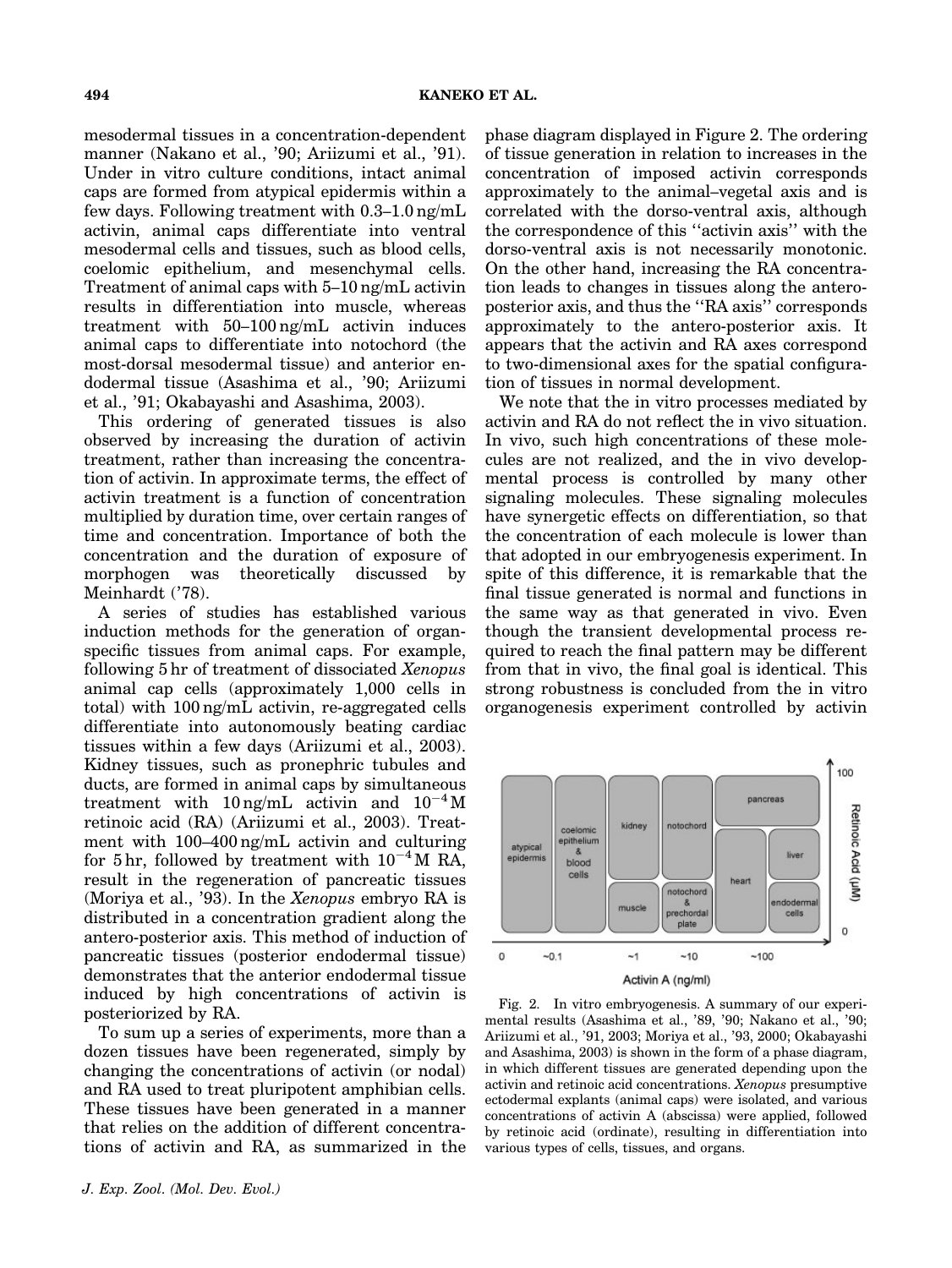and RA, which suggests the existence of an attracting state, as proposed by Waddington.

Now we come back to the problem of axes in the epigenetic landscape. From our controlled in vitro organogenesis, Waddington's landscape may be extracted in terms of measurable quantities. Our in vitro organogenesis of the early embryo is controlled by just two variables, the concentrations of activin and RA, which approximately correspond to the antero-posterior and dorsoventral axes. Thus, it is suggested that the epigenetic landscape at the early stage of development is represented explicitly on a two-dimensional space by these axes. In this case, the molecules that represent the two axes need not necessarily be activin and RA. Other molecules, such as nodal, can have similar effects. We have used activin and RA, as they give prominent effects and have been studied extensively. It is important to note that a two-dimensional space is sufficient to describe the epigenetic landscape for early development.

The key novelty here, compared with Waddington's landscape that does not have explicit assignment of the axis, is the incorporation of physical space via the gradients of activin and RA. Furthermore, additional information is extracted from our experiment concerning the shape of Waddington's landscape. In this study, we will introduce a potential that corresponds to the landscape, which represents the plasticity of a cellular state. Using this assignment, the depth of each valley will be discussed in relation to the activin or RA concentration required to generate each tissue.

Understanding the formation of an appropriate epigenetic landscape through development is important. Information on the potential dynamics can be extracted from our organogenesis experiment. As the concentrations of activin required for organogenesis increase with the stage of development, we can examine how the potential is shaped over time. On the basis of Figure 2, it is possible to depict an abstract Waddington's landscape in a quantitative manner by using the activin and RA axes. In contrast to metaphorical landscape by Waddington, explicit meanings are assigned to the axes and peak heights, as discussed below.

In the next section, we introduce an explicit form of potential and its dynamics, so that normal (early) development and in vitro organogenesis by activin and RA can be explained consistently. Several consequences of the developmental potential theory are confirmed experimentally. In

addition, direct measurement and theoretical derivation of developmental potential are provided and applications to other developmental processes are proposed.

# THE DEVELOPMENTAL POTENTIAL HYPOTHESIS

Considering Yamada's diagram, Waddington's epigenetic landscape, and the in vitro reconstruction of tissue organogenesis, we introduce the notion of ''developmental potential V.'' V is assigned to a cell within a given tissue, and ultimately should be represented in terms of the gene expression of a cell (see below). V is not necessarily representative of a single isolated cell but is given for an ensemble of cells. As cells are not necessarily homogeneous even within a given tissue, we do not distinguish between the cells in a given tissue in assigning V to a cell.

Considering the relaxation process to a cellular state (''attractor''), it is natural to introduce potential  $V$  (Fig. 1) for each state of the cell. The important assumption here is the existence of a ''global'' potential V for all the cell states, which is the function of a few variables, as shown below. As in a motion of a ball falling along a valley, each cell goes toward a state with lower V. Biologically, V is assumed to represent the plasticity of a cell, i.e., the changeability of the cell state in a given tissue. Here, we adopt the term potential, by referring both to the concept in physics for motion and to that in biology for changeability or plasticity.

A cellular state with a higher value of V is more easily changed to other states with smaller V values as the result of an external stimulus, whereas a cellular state with a lower V value is scarcely changed. Considering the experimental results discussed in the first section, we postulate the following for potential V:

- (i) The value V represents changeability (plasticity) and is a function of cell state, which is represented by a few variables (see below).
- (ii) To each of the local minima of potential landscape V, there corresponds a stable cell state of a given tissue, following Waddington's epigenetic landscape. The configuration of the minima provides a fate map (see Fig. 3). (iii) Differentiation from one cell state to another is represented by a transition from one valley of potential to another across a barrier of potential V. If the potential barrier between two local minima is smal-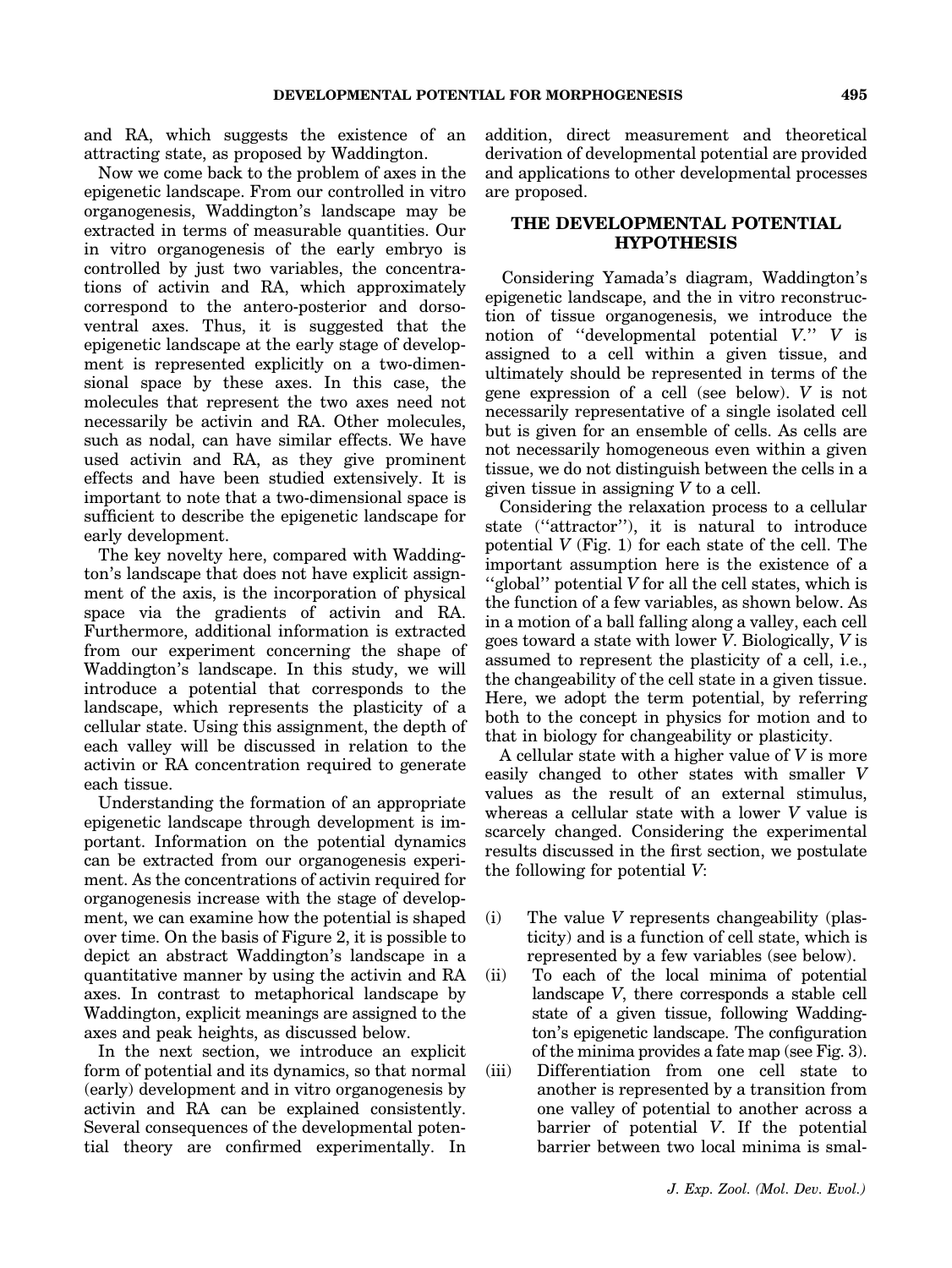ler, transformation between the two corresponding cell states is more feasible. If the potential barrier is higher, the transition probability is lower.

(iv) Through the developmental process, the potential valley is deeper, i.e., the value of each local minimum in V generally decreases with time, corresponding to a process from totipotency to multipotency, and thereafter to committed cell types. This decrease makes the barrier between two minima higher (see Fig. 4).

As mentioned above, the potential is assumed to be a function of only a few variables. We consider the morphogenesis of cells placed in a twodimensional space  $x$ ,  $y$ . Then, the state is given as a function of x, y, so that the potential  $V(x, y)$  is a function of two variables, as depicted in Figure 3. Each valley of the final form of  $V(x, y)$  corresponds to the cells in each tissue.

To represent the axes  $x$  and  $y$ , we refer to the actions of activin and RA. We assume that the activity of activin works as a ''force'' to shift the cell state toward a higher value of  $x$ , whereas RA acts to shift the cell state toward a higher value of  $y$ , so as to overcome the potential barrier in each direction. Now, considering the phase diagram in Figure 2, we postulate that the potential has several minima (shown in Fig. 3), while each of the potential minima corresponds to the generated tissue in Figure 2, i.e., to a fate map at the early stage of development. In Figure 3, we further assume that the potential valley in  $V(x, y)$  becomes

deeper with  $x$  and  $y$ , as the organogenesis of tissues at larger  $x$  or  $y$  values requires higher concentrations of activin or RA. The potential shape in Figure 3 is introduced so that it is consistent with Figure 2. As the potential value represents changeability or plasticity of a cell, it is natural that the value for a differentiated cell decreases as the determination of a cell state progresses through development.

Next, consider the dynamics of the potential itself. As the cells are initially undifferentiated, the temporal change from an almost flat potential  $V(x, y)$  to a structure with several valleys (Fig. 4) should occur. Considering that the variation in the potential increases with time, as postulated by (iv), the potential changes from an almost flat pattern to the final pattern (shown in Fig. 3) are displayed in Figure 4A–C (see also Supplemental Video at http://chaos.c.u-tokyo.ac.jp/study/JEZBinfo.html). The depth of each potential valley increases with time. Indeed, this increase is consistent with the observation that more activin is required for organogenesis at a later stage of development. As the tissue is generated along the axis in time, the depth of the valley has to increase along the axes, so that the final pattern in Figure 3 and the temporal course in Figure 4 are the only possible choices.

It may be more natural to assign dorso-ventral and antero-posterior axes to the  $x$ - and  $y$ -axis for the potential. Instead, we used an ''activin axis'' for  $x$  and an "RA axis" for  $y$  as they are operationally defined in relation to the controlled experiment. However, these two assignments correspond to



Fig. 3. Developmental potential in relation to normal development and in vitro organogenesis caused by activin and RA, with the corresponding fate map. The potential form at the end of the early developmental stage is plotted as a function of the two axes, which correspond to the concentrations of activin and RA. RA, retinoic acid.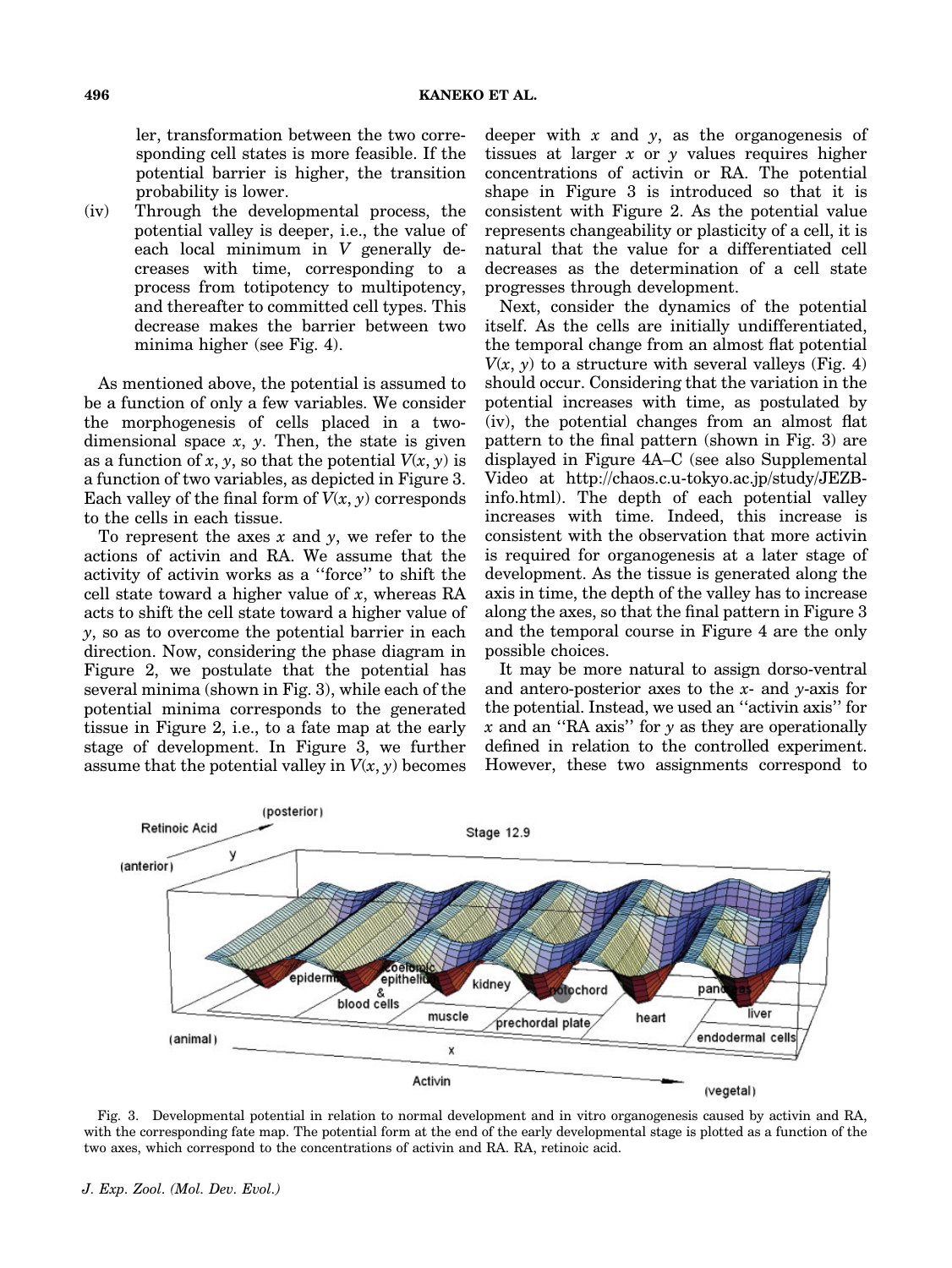

Fig. 4. Temporal evolution of developmental potential V through the early stage of development, in accordance with the experimental results obtained (Asashima et al., '89, '90; Nakano et al., '90; Ariizumi et al., '91, 2003; Moriya et al., '93, 2000; Okabayashi and Asashima, 2003). The potential shape changes in time through the developmental course: (A) stage 7, (B) stage 9.8, and (C) stage 12.9 of amphibian development.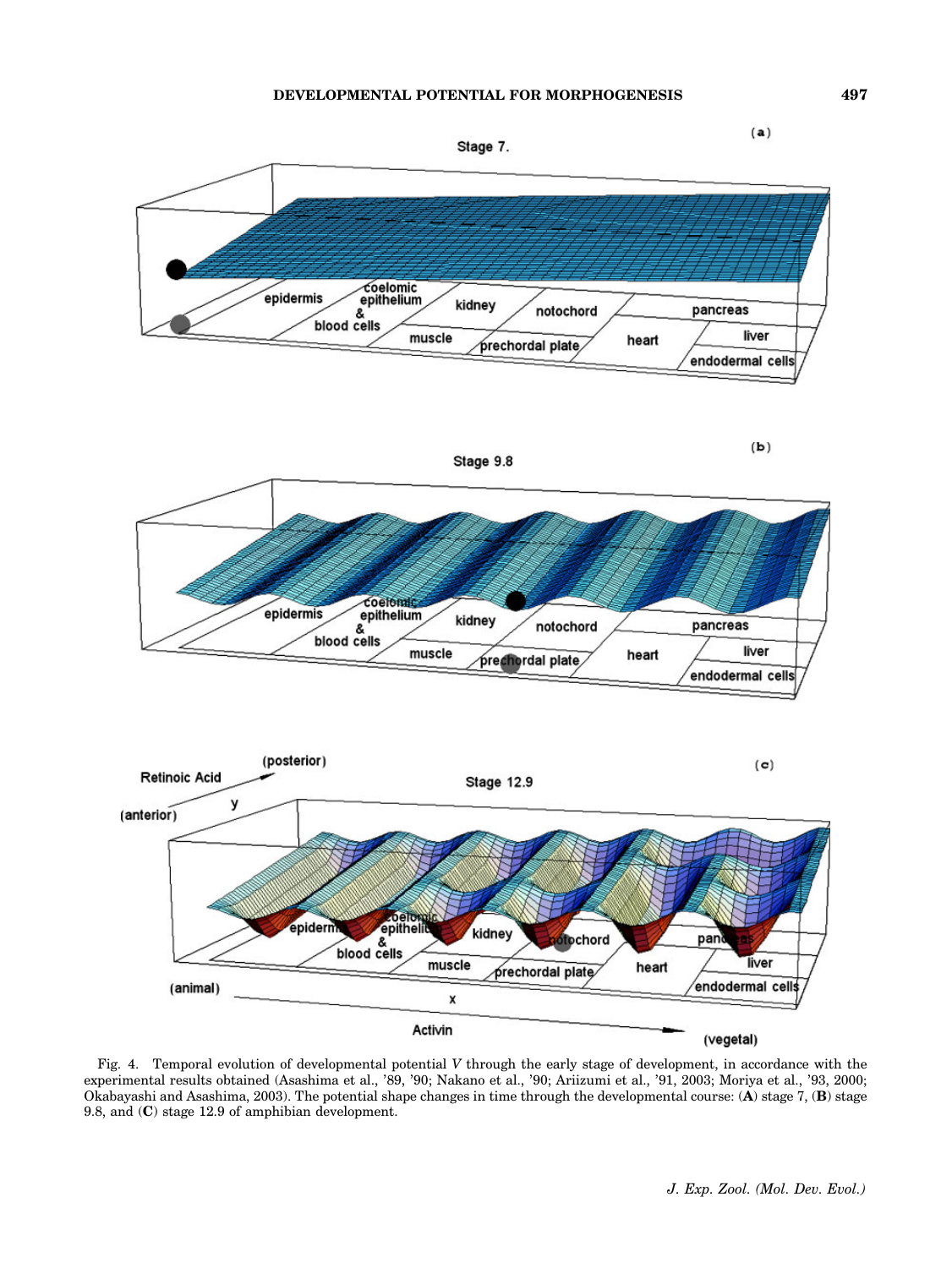each other. The activin axis is mapped onto the dorso-ventral axis by suitable transformation, whereas the RA axis approximately corresponds to the antero-posterior axis. We also note that a different set of chemical concentrations could be adopted for the axes, which is represented by the transformation of ''coordinates'' and does not lose information on morphogenesis.

The ''motion'' along the developmental potential represents attraction to a given cellular state following the gene expression dynamics. Our assumption implies the existence of a potential function that can be applied globally to all cell types. Indeed, the obtained potential landscape has a rather simple structure, with monotonic decreases in the potential values of local minima both in space and time. Temporal ordering supports the loss of plasticity or competence through development, which enhances the stability of each cellular state. Spatial ordering is observed as a monotonic decrease in the potential minima along the axes (Fig. 4). By simply changing the concentrations of activin and RA, generated tissues are simply shifted downwards along these potential values. The values of the local minima of the potential are ordered along each axis (Fig. 3).

For the moment, we do not specify what the potential value V indicates in terms of directly measurable quantities; possible measurable candidates for the potential value will be discussed later. They include competence to signals and the degree of methylation in DNA or chromatin.

# CONSEQUENCES OF THE DEVELOPMENTAL POTENTIAL HYPOTHESIS

The basic hypothesis underlying our phenomenological description is the existence of a scalar potential V that characterizes the plasticity of cells. Following the order of the magnitude of V, tissues are ordered with regard to the degree of this plasticity, i.e., the changeability of the cell state. Our hypothesis has several consequences that are either consistent with previous observations or are testable.

First, as a stable tissue exists only at each local minimum of the potential, cell types other than the normal tissues cannot exist, even under ''artificial'' in vitro developmental conditions. For example, when ''intermediate'' activin concentrations that lie between those used for the two neighboring tissues in Figure 2 are used, a mixture of the two tissues is generated (Ariizumi

J. Exp. Zool. (Mol. Dev. Evol.)

et al., '91). No other stable states exist even for an intermediate concentration of activin. For example, the addition of activin at about 0.5 ng/ml leads to the formation of blood cells, whereas less than 0.1 ng/ml leads to atypical epiderm generation, and treatment with activin at less than 0.25 ng/mL gives a mixture of both generation, and treatment with activin at less than  $0.25$  ng/mL gives a mixture of notochord and muscle (for the fraction of each cell type obtained as a function of activin concentration, see Fig. 5). This attraction to a cell type corresponding to each tissue has been confirmed by direct macroscopic observations of cells, and is consistent with the data obtained for the gene expression patterns (Sedohara et al., 2006). Even though some genes are artificially activated, the expression pattern eventually settles to that of a cell type in each tissue. This supports our viewpoint that generated tissues are stable attracting states that are represented by local minima of the potential function.

The second consequence of our theory concerns the degree of external stimulus needed for transformation from one stable state to another through crossing a potential barrier (iv). The higher this barrier, the larger the amount of stimulus required. Thus, transformation from a tissue at a given valley to that at a more distant valley requires a larger amount of external influence than transformation to a tissue at a closer valley. This is simply the ordering of activin



Fig. 5. Dose-dependent induction of mesodermal tissues by activin. Graphical representation of the differentiation of tissues in explants treated with activin. Curves show the percentage of explants that differentiated into the tissues indicated above in total explants treated with each concentration of activin A for 1 day. Each peak of the curves indicates that 100% of the explants contained each respective tissue. As the concentration of activin A increases, the differentiation of the explant changes from ventral type (coelomic epithelium and blood cells) to dorsal type (notochord). The graph is based on the data reported by Ariizumi et al. ('91).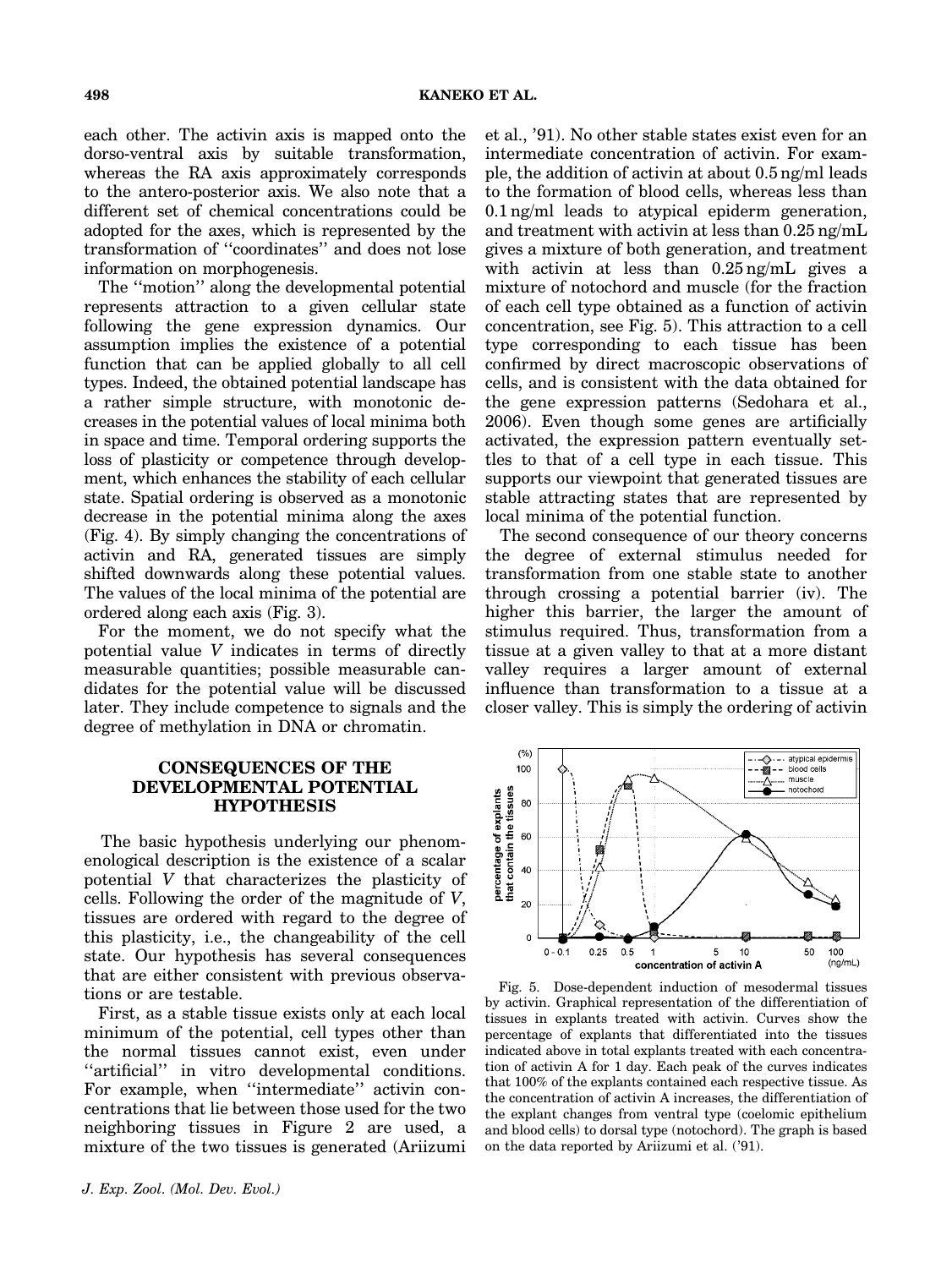concentration required for each tissue (Fig. 2). Indeed, the potential is introduced so as to be consistent with our in vitro organogenesis model. Here, the stimulus needed to cross the barrier is represented by the product of the activin concentration and the duration of treatment. Its influence is integrated over the time span of treatment.

Third, we consider a consequence of temporal development of the potential. From the potential dynamics given in Figure 4, it is predicted that at a later stage of development, a higher concentration of activin is needed to generate the desired tissue. Indeed, previous reports have shown that competence for mesoderm induction by activin is stagedependent. For example, treatment of animal cap cells with activin at the mid-blastula stage induces mesoderm formation, whereas treatment at the mid-gastrula stage does not induce mesoderm formation, which has been termed as ''loss of competence'' by Grainger and Gurdon ('89) and Grimm and Gurdon (2002). In particular, for animal caps dissected from stage 8 embryos, 2 hr of treatment with 5 ng activin caused elongation, whereas no superficial changes were observed following activin treatment of animal caps derived from stage 11 embryos (Grimm and Gurdon, 2002; Abe et al., 2005).

The extent of the external stimulus necessary for the generation of each tissue thus estimated is also relevant to the normal developmental process. During gastrulation, cells that are originally distant from each other are placed adjacent to each other and start to interact. This leads to induction toward new tissues. As the duration of the interaction is prolonged, the effect of this novel interaction is increased. Thus, the ordering of the generated tissues according to contact time must agree with the ordering of the depths of the potential valley of the tissue. In fact, the ordering of tissues according to contact time agrees with ordering according to activin concentration in the in vitro organogenesis. For example, cells of head organizer first involuted and emit inducible signals for a long period of time, whereas trunk– tail organizer, which is subsequently in contact with ectodermal cells, is under the influence of signals for a shorter period of time.

This ordering of tissues as to be liable to be induced is also observed in experiments with sandwiching cells treated with two different activin concentrations. When an animal cap treated with activin for 5 hr is placed between two normal caps, the sandwich explant differentiates into a head structure. On the other hand,



Fig. 6. The effect of activin treatment on animal caps. (A) Schematic diagram of a sandwich experiment. (B-I) Developed patterns of cells. (B, D, F, H) Bright-field images. (C, E, G, I) Fluorescent images that merge the red and green signals. (B– E) Xenopus animal cap cells without sandwiching. (B, C) Animal caps without treatment (red). (D, E) Animal caps treated with 200 ng/mL activin (green). (F, G, H, I) Sandwich explants. (F, G) A normal cap (no treat.; green label in G) sandwiched between two normal caps (notreat.; red label in G). (H, I) An activin-treated cap [Act(200); green label in I] sandwiched between two normal caps (notreat.; red label in I). Details of the procedure followed are provided in the Materials and Methods section.

when an animal cap treated with activin for only 2 hr is placed between two normal caps, the sandwich explant differentiates into a trunk–tail structure (Ariizumi et al., '91).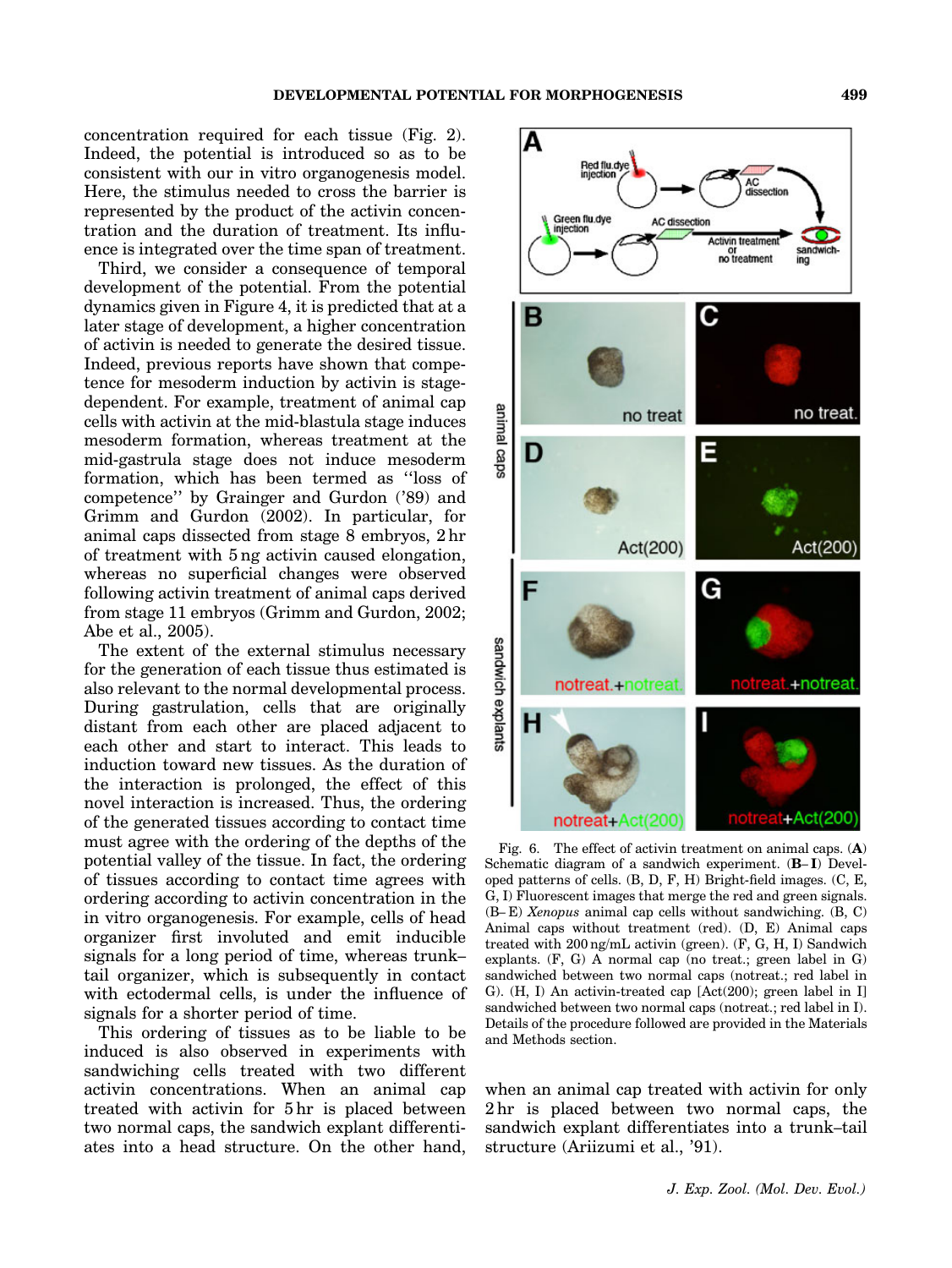Fourth, the manner in which cells are liable to be induced is derived from the potential V, as the potential barrier gives a degree of external operation needed for differentiation to other cell types. Consider the operation of placing two different tissues adjacent to one another. According to the interpretation of V, it is expected that the tissue with the higher value of V is more liable to be changed. Thus, cells with higher V values are induced by those with lower V values, but not vice versa.

Such ordering of liability to be transformed (Kaneko, 2006) can also explain the ordering of induction during the normal developmental process. If tissues A and B with  $V(B) > V(A)$  are placed adjacent to one another, tissue  $B$  is liable to be changed. For example, consider mesodermal cells  $[V(A)]$  in this case] that lie beneath ectodermal cells  $[V(B)]$  during gastrulation. In the developmental process, mesodermal cells secrete neuralizing factors, resulting in the induction of ectodermal cells to become neural tissues. In contrast, there has been no report to date that ectodermal cells cause mesodermal cells to induce any tissues, such as somites and notochord. This is consistent with our potential form satisfying  $V(B) > V(A)$ .

Ordering on the changeability according to the value of potential V has been confirmed by sandwiching cells that are treated with activin (see Fig. 6A). Recall that animal cap cells normally differentiate into atypical epidermis without any treatment (Fig. 6B, C), whereas treatment of an animal cap with 200 ng/mL acitvin A induces endodermal tissue (Fig. 6D, E). When an untreated cap was placed between two untreated caps, no obvious change was observed (Fig. 6F, G). On the other hand, when an animal cap treated with 200 ng activin was sandwiched between two untreated caps, the cell types of the untreated caps (red cells in Fig. 6I) were dramatically changed, whereas those of the activin-treated caps were not superficially changed (green cells in Fig. 6I). Animal caps treated with activin (i.e., having a lower V value) induced changes to nontreated animal cap cells having a higher V value), whereas the converse was not true. This agrees with our prediction that changes to cells with larger V values are induced by cells with lower V values, but not vice versa.

#### MATERIALS AND METHODS

## Sandwich analysis of Xenopus animal caps

At the two-cell stage, 5 ng of Alexa 488 (Invitrogen, Carlsbad, CA; gives green fluorescent signal)

J. Exp. Zool. (Mol. Dev. Evol.)

or Alexa 594 (red fluorescent signal) was injected into the animal pole, and the embryos were cultured. In this experiment, Alexa 594-injected embryos were dissected at stage 8 and the dissected animal caps were treated for 2 hr with  $1 \times$  Steinberg's solution that contained 200 ng/mL of activin A. The Alexa 594-injected embryos (stage 8) were dissected for their outer caps at the completion of activin treatment. The inner caps were sandwiched between two outer caps and cultured to the appropriate stage. Explants were observed using fluorescence stereomicroscopy (Olympus Tokyo, Japan).

#### DISCUSSION

By introducing the notion of developmental potential, we have succeeded in explaining coherently both in vitro and in vivo organogenesis. In contrast to the abstract epigenetic landscape proposed by Waddington or the potential put forward by Yamada, our potential is derived explicitly from experimentation. Considering that development is a highly complicated process involving a large number of genes, it is rather remarkable that so many aspects of the developmental process can be explained in terms of a single potential V. Indeed, the success of the organogenesis experiment itself (Ariizumi et al., '91, 2003; Moriya et al., '93, 2000; Okabayashi and Asashima, 2003; Sedohara et al., 2006) suggests the existence of such a potential.

This developmental potential V explains both normal morphogenesis and organogenesis owing to physiological changes caused by external stimuli. In this sense, both the developmental and physiological changes are coherently explained as processes that decrease the value of V, which lends support to the correspondence between physiology and development that is often discussed (Waddington '53, Kirschner and Gerhart, 2005) following Waddington ('57).

We have assigned the axes in the potential landscape explicitly in terms of the concentrations of molecules required for in vitro organogenesis. These axes correspond to the dorso-ventral and antero-posterior axes in early development. It is remarkable that early development can be represented by a two-dimensional landscape. On the other hand, representation by only two axes is relevant to the robustness and controllability of the developmental process.

The obtained potential landscape has a rather simple structure. The value of local minima (which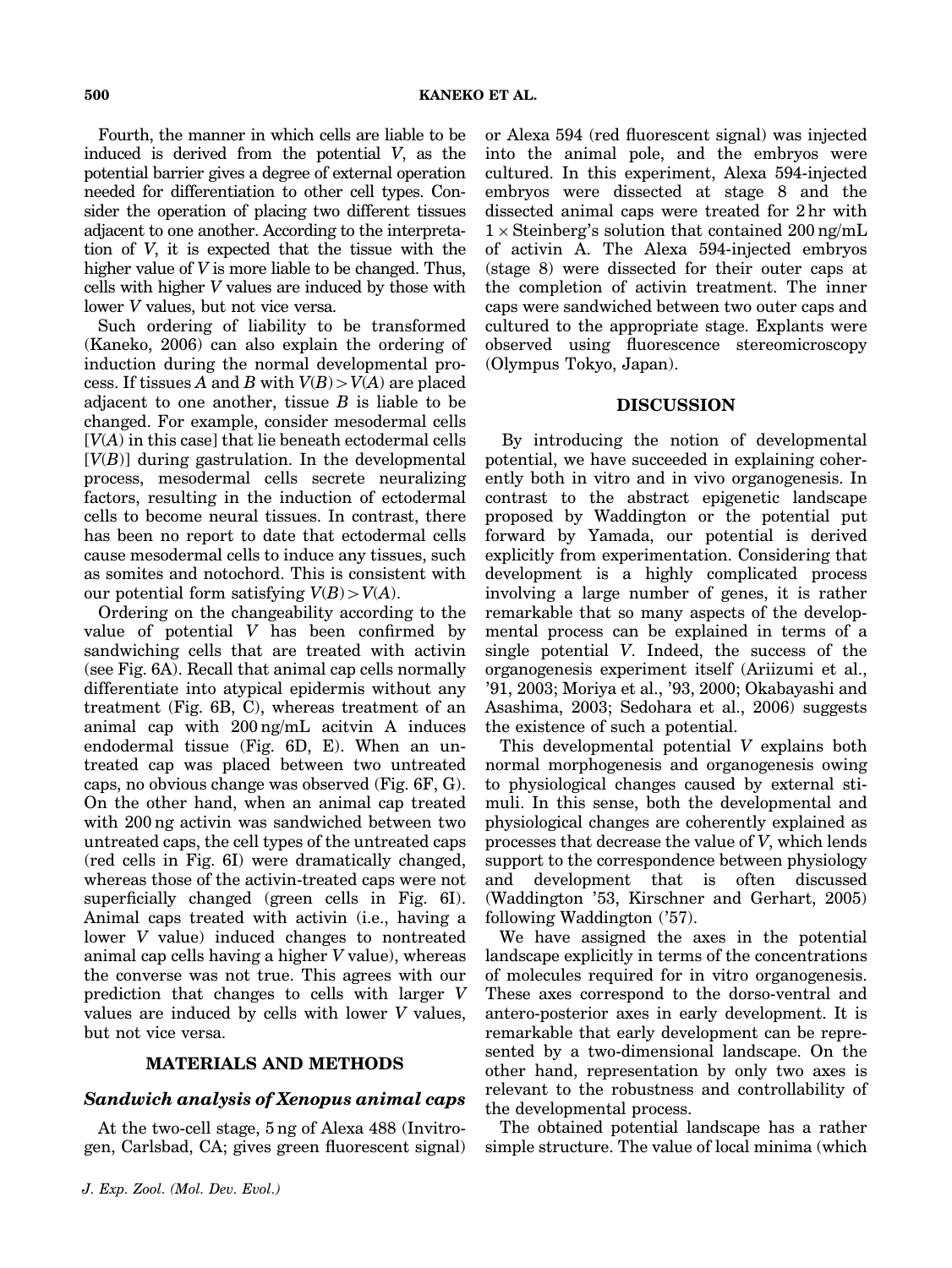corresponds to stable cell types) decreases both in space and time. This ''funnel-like'' landscape was first proposed for protein folding as a result of consistency between local attraction to a stable state and global relaxation dynamics (Abe and Go, '80; Onuchic et al., '95), where the potential value is simply the free energy. Although the free energy is not relevant in our case, the existence of global potential implies that there is a single quantity that characterizes a cell state, which we term the plasticity (changeability) of a cell.

In gene expression dynamics, a funnel-like landscape has been discussed recently (Li et al., 2004). Evolution to a funnel-like potential landscape has been confirmed in numerical evolution of gene expression dynamics under noise (Kaneko, 2007). The evolution of the dynamics shapes robustness to noise encountered during developmental process. Such robust dynamics is achieved by smooth and global attraction to a given target gene expression pattern (Siegal and Bergman, 2002; Wagner, 2005). Thus the funnel-like structure is shaped through the evolution. As a developmental process is an outcome of successive evolution over generations (Waddington, '42, '57, '66; Nijhout, 2002; Forgacs and Newman, 2005; Kaneko, 2006) and should be robust to noise, the existence of a funnel-like potential in developmental dynamics is a natural consequence.

In dynamical systems theory, the process of decreasing V is expressed by the successive attraction of orbits into some domains (attractors) in the phase space (Waddington, '57; Kaneko, 2006). Correspondence of attractors with cell types was put forward by Kauffman ('93) (see also Huang et al. (2005)), whereas *isologous diversifi*cation (Kaneko, 2006) theory explains the decrease in plasticity with the attraction of states in the phase space for gene expression dynamics, which is triggered by cell–cell interaction and increases in cell number. The process displayed in Figure 1 is represented as an attraction to each stable state by intra–inter-cellular dynamics, as schematically shown in Figure 7. Here, the decrease in plasticity is a result of cell–cell interaction, which is essential for the temporal change in potential function. In fact, the theory is demonstrated by a simple interacting cell model (Furusawa and Kaneko, 2001, 2006) for development, in which plasticity is characterized by variability of chemical concentrations (gene expression). This result from a simple model suggests the possibility of measuring potential V in terms of the variability of total gene expression.



**State Space** 

Fig. 7. Schematic representation of attraction to cell types. Through developmental process subject to cell–cell interaction, cell states are attracted into few types characterized by a set of state variables (e.g., concentrations of proteins). Selection of each cell types is controlled by a few sets of control variable. The process schematically shown here is demonstrated by numerical models with cell–cell interactions (Kaneko and Yomo, '97; Furusawa and Kaneko, 2001, 2006).

We need to consider a biological entity of potential V in order to measure it experimentally. This potential represents plasticity, which is simply the degree of differentiation potency of the cell. Recently, changes in plasticity have been studied in terms of ''epigenesis.'' At the genetic level, loss of plasticity during epigenesis is correlated with the methylation pattern of chromatin or DNA (Reik, 2007). Thus, the degree of methylation is a candidate for estimating V. The gene expression of methylated sites is fixed, so that the plasticity of a cell is lost successively with the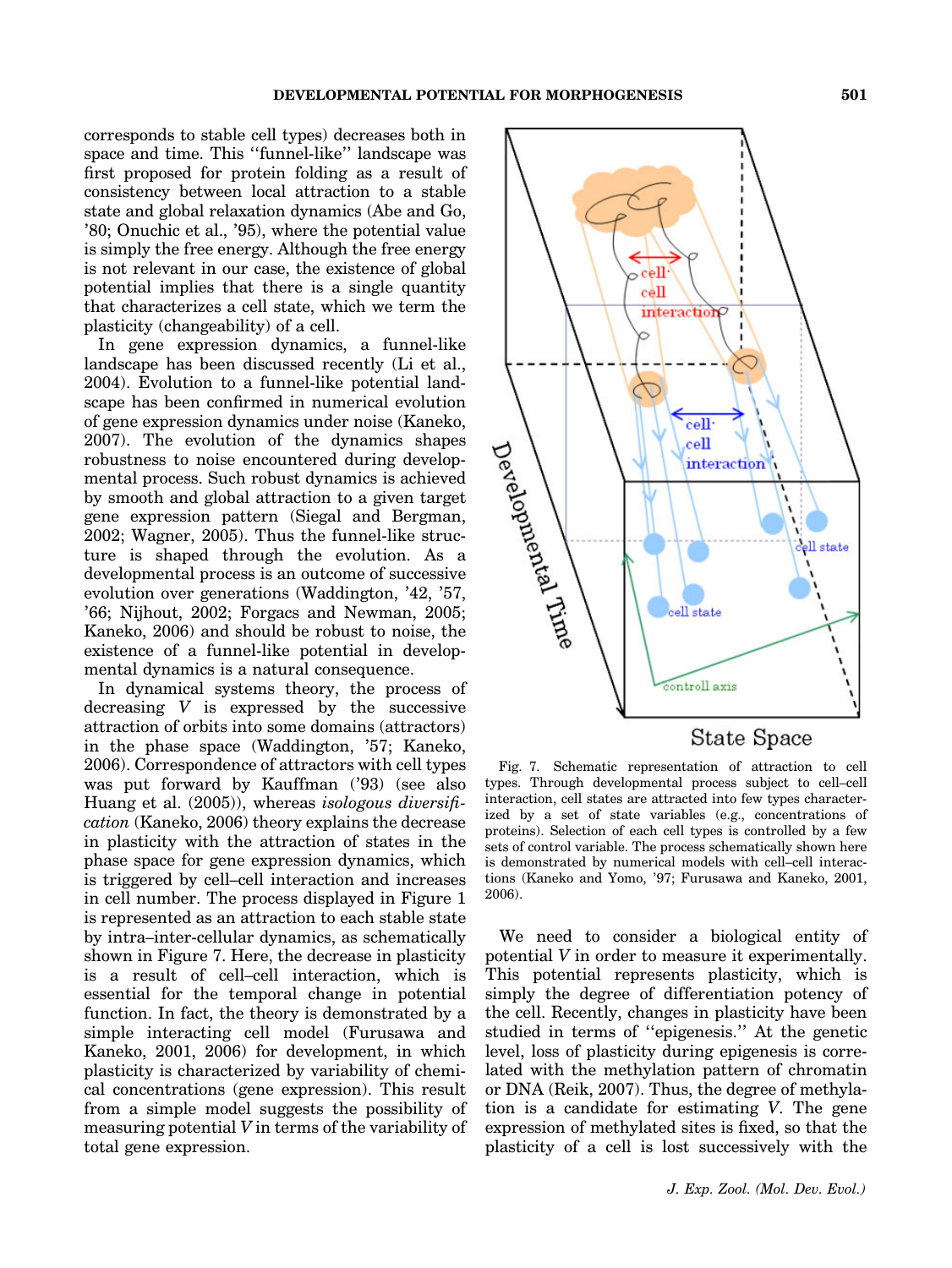progress of methylation. Thus, the value of V is expected to decrease with the methylation process.

At the cellular level, it is natural to correlate the plasticity V with ''competence'' with respect to activin or RA (Grainger and Gurdon, '89; Grimm and Gurdon, 2002). Competence characterizes the degree to which external signals influence a cell state through signal transduction to the nucleus. Indeed, Toivonen and Saxen ('61) have proposed that competence is lost through the developmental process. Thus, a decrease in V, i.e., in competence, can be confirmed by measuring the stage-dependent changes in competence with respect to activin or RA.

Competence relates to changes in the receptors of a cell as well as its consequences for gene expression. The degree of plasticity is measured as the change in gene expression in response to an external stimulus. Here, the accumulation of variations of global gene expression may provide an estimate of plasticity, as it measures the changeability of the gene expression pattern.

Of course, plasticity is related to the capacity for regeneration. In our developmental potential hypothesis, regeneration is interpreted as the crossing of a potential barrier as the result of an increase in the plasticity value V. In fact, in a regeneration process, e.g., wound healing, some cells are dedifferentiated and novel differentiated cell types are produced from these cells. Thus, if the original value of  $V$  is higher, the possibility for other cell types to regain differentiation potential in response to an external stimulus is increased. Indeed, regenerative ability is generally higher during the earlier stages of development, and is lost as development progresses, i.e., as the barrier to potential that increases, according to our theory.

In summary, we have proposed the potential dynamics to explain both natural early stage development and artificial embryogenesis, which involves treatment with activin and RA. The local minima of the potential describe cell types of each tissue in the fate map. Accordingly, Waddington's epigenetic landscape is represented by measured quantities derived from controlled experiments.

The comparison of our theory with experimental results is based on the early stage of amphibian development, and corresponds to in vitro embryogenesis using treatment with activin/nodal and RA, by extending the concept of Yamada's doublepotential theory. Indeed applicability of the original Yamada's theory to blood cells in Triturus pyrrhogaster was in question (Nakamura and Matsuzawa, '67). However, formulation by potential itself is not restricted to that by Yamada. The potential formulation can be straightforwardly extended by a suitable choice of axes, if there is temporal ordering in the differentiation process. For example, induction of the central nervous system by cell–cell interactions at a later stage can be similarly described by introducing an additional axis orthogonal to the activin or RA axis. In general, we expect that most developmental processes have developmental potential function with only a few variables. Plant cell differentiation, for example, is controlled by hormones, auxin and cytokinin (Aloni, '87; Fukuda, '96), and may well be described by a plasticity potential that is a function of the concentrations of these two hormones. Of course, generality of such a potential view, which we expect as a consequence of evolution of developmental robustness, needs to be examined in future.

#### ACKNOWLEDGMENT

The authors thank C. Furusawa, M. Tachikawa, and T. Chawanya for fruitful discussions.

## LITERATURE CITED

- Abe H, Go N. 1980. Noninteracting local-structure model of folding and unfolding transition in globular proteins. I. Formulation. Biopolymers 20:1013.
- Abe T, Furue M, Kondow K, Matsuzaki K, Asashima M . 2005. Notch signaling modulates the nuclear localization of carboxy-terminal-phosphorylated smad2 and controls the competence of ectodermal cells for activin A. Mech Dev 122:671–680.
- Aloni R. 1987. Differentiation of vascular tissues. Annu Rev Plant Physiol 38:179–204.
- Ariizumi T, Sawamura K, Uchiyama H, Asashima M. 1991. Dose and time-dependent mesoderm induction and outgrowth formation by activin A in Xenopus laevis. Int J Dev Biol 35:407–414.
- Ariizumi T, Kinoshita M, Yokota C, Takano K, Fukuda K, Moriyama N, Malacinski GM, Asashima M . 2003. Amphibian in vitro heart induction: a simple and reliable model for the study of vertebrate cardiac development. Int J Dev Biol 47:405–410.
- Asashima M, Shimada K, Nakano H, Kinoshita K, Ueno N. 1989. Mesoderm induction by activin A (EDF) in Xenopus early embryo. Cell Differ Dev 27:53.
- Asashima M, Nakano H, Shimada K, Kinoshita K, Ishii K, Shibai H, Ueno N. 1990. Mesodermal induction in early amphibian embryos by activin A (erythroid differentiation factor). Roux's Arch Dev Biol 198:330–335.
- Davidson EH. 2001. Genomic regulatory systems: development and evolution. San Diego: Academic Press.
- Forgacs G, Newman SA. 2005. Biological physics of the developing embryo. Cambridge: Cambridge University Press.
- Fukuda H. 1996. Xylogenesis: initiation, progression, and cell death. Annu Rev Plant Physiol 47:299–325.